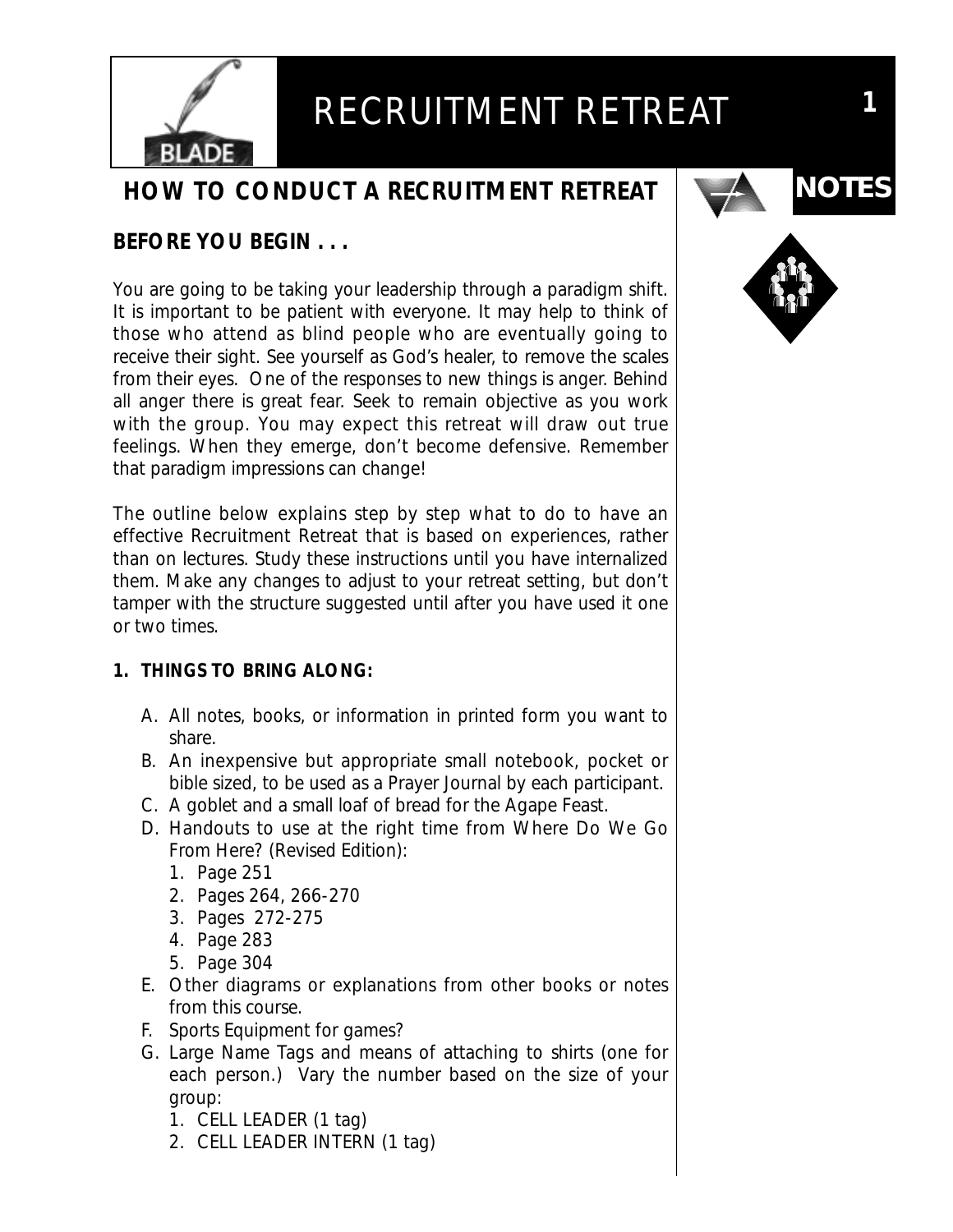# **NOTES**

PLANNING

- 3. FATHER (3 tags)
- 4. YOUNG MAN (2 tags)
- 5. LITTLE CHILD (2 or 3 tags)
- 6. BROKEN WING (2 tags)
- 7. SENIOR PASTOR (1 tag)
- 8. ZONE SUPERVISOR (1 tag)
- 9. ZONE SUPERVISOR INTERN (1 tag)
- H. GUIDELINES FOR THE CELL LEADER (See separate page)
- I. Be prepared to lead the Worship Time in the Simulation/Game Cell Group.

#### **2. BOOK A RETREAT SETTING APPROPRIATE FOR THE ACTIVITIES**

- A. Book a retreat site for 3 days that will be private, comfortable, and fairly close to home.
- B. You may wish to have someone else preach for you and do the 3-day retreat over a Saturday, Sunday, and Monday.
- C. If possible, let the church pay for this retreat. If this is not possible, be sure no one stays at home because the cost is too great.
- D. Begin the retreat with lunch on the first day, close at 3 p.m. on the final day.

#### **3. SELECT THE POTENTIAL LEADERS TO ATTEND**

- A. Pray over the "pillars" in your church. Evaluate each person and his/her spouse. Which ones have potential to be leadership material in the new Cell Church? If some of the "pillars" are carry-overs from the past and are unable to provide true leadership, this is a time to help them find a new position more suited to their capacities.
- B. Have the heart of Christ as He prayed all night about which men would become part of The Twelve.
- C. Select no more than 14 people to go on the retreat. If you are a larger church and have more than 14 people you want to work with, do a series of two, four, or more retreats. It is important that each one provides small group intimacy.
- D. Personally invite each person to participate, face to face. (No phone calls!) Explain this will be called a "Recruitment Retreat." Its purpose is to evaluate potential leadership for the transition stage into the Cell Church. If some decline, do not attempt to "sell" them on the idea. They may be early adopters or even early majority, who need to see the concept in action before they can make a commitment to participate.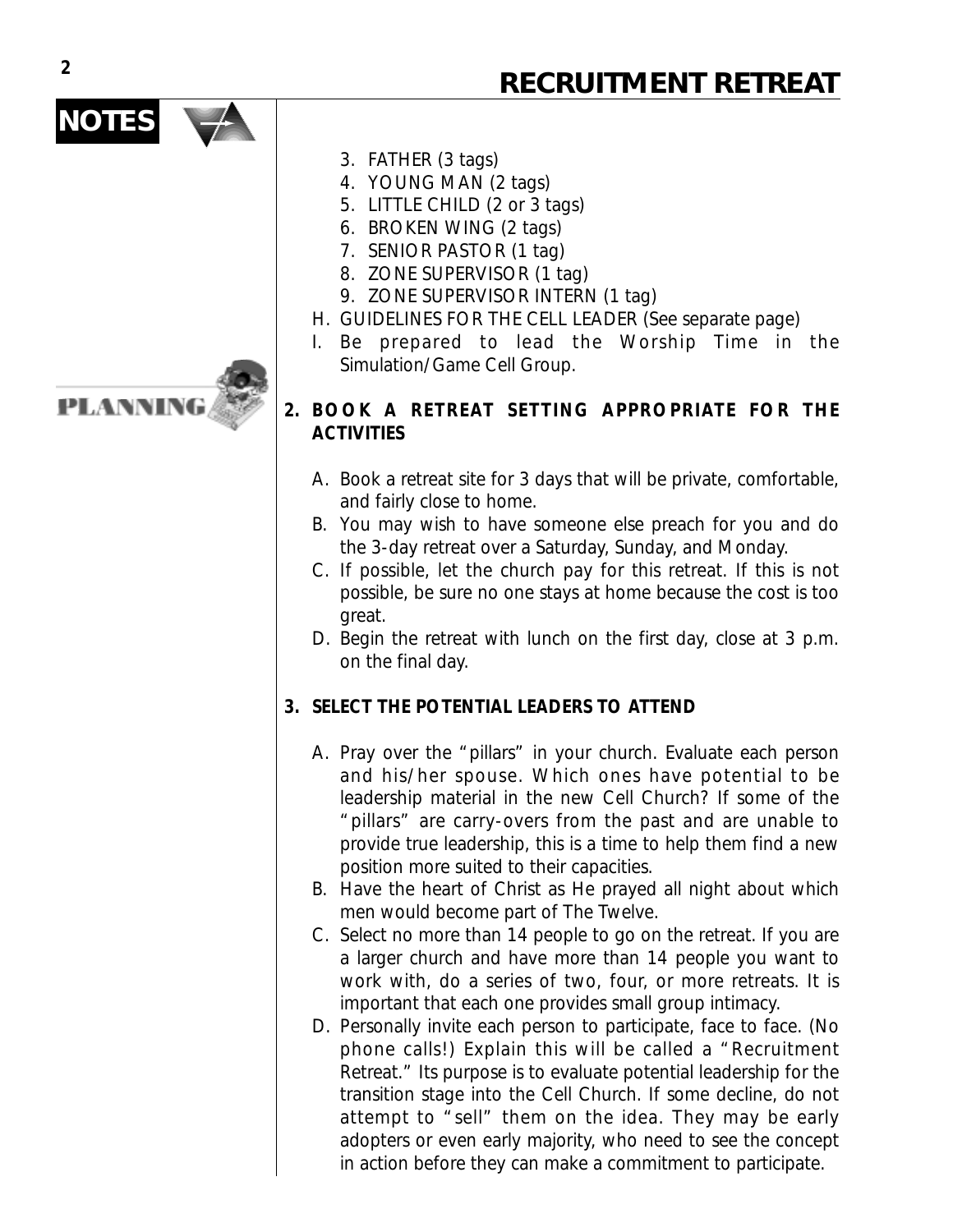#### **4. ASSIGN ADVANCE READING TO THOSE ATTENDING**

- A. Recommended reading:
	- 1. A product of your own writing, which is appropriate to your situation. Keep it under 20 pages. I highly recommend this! Preparing it will focus you on what you want to say about the Cell Church as it will exist in your locality. Feel free to insert any material from any of my books that will help you get the job done.
	- 2. Alternative: Where Do We Go From Here?, Chapter 5, "Community, the reason for Cells."

#### **5. RECOMMENDED AGENDA**

- A. First Day:
	- 1. Lunch
	- 2. Conduct a Cell Group without explaining it.
		- a) ICE BREAKER: Quaker Questions (15 minutes):
			- (1) Where did you live between the ages of 7-12, and how many brothers and sisters did you have?
			- (2) What form of transportation did your family use?
			- (3) Who did you feel closest to emotionally?
			- (4) When did the single word "God" enter your awareness, and how did you react to it?
		- b) WORSHIP (15 minutes)
			- (1) Be sure that whoever leads this (you or someone else?) is prayed up and in touch with the Throne of God before leading the group.
			- (2) Let this be a powerful time. Don't end it until God "shows up" for each person.
		- c) EDIFICATION TIME (40 minutes)
			- (1) Say, "Let's talk about times in our life when we were comforted by someone else." You begin by sharing an experience from your past." DO NOT go around the circle! Let group members share as they are ready.
			- (2) When everyone has shared, ask, "Can you recall a situation where you, yourself, were the one doing the comforting? Tell us what you did and how you felt."
			- (3) Read 2 Cor. 1:3-5 to the group. Say, "Spiritual gifts take place when God flows through us to meet the need in the life of another person. How do we see God comforting in this passage? How does He work through us to become the agent of His comfort?"



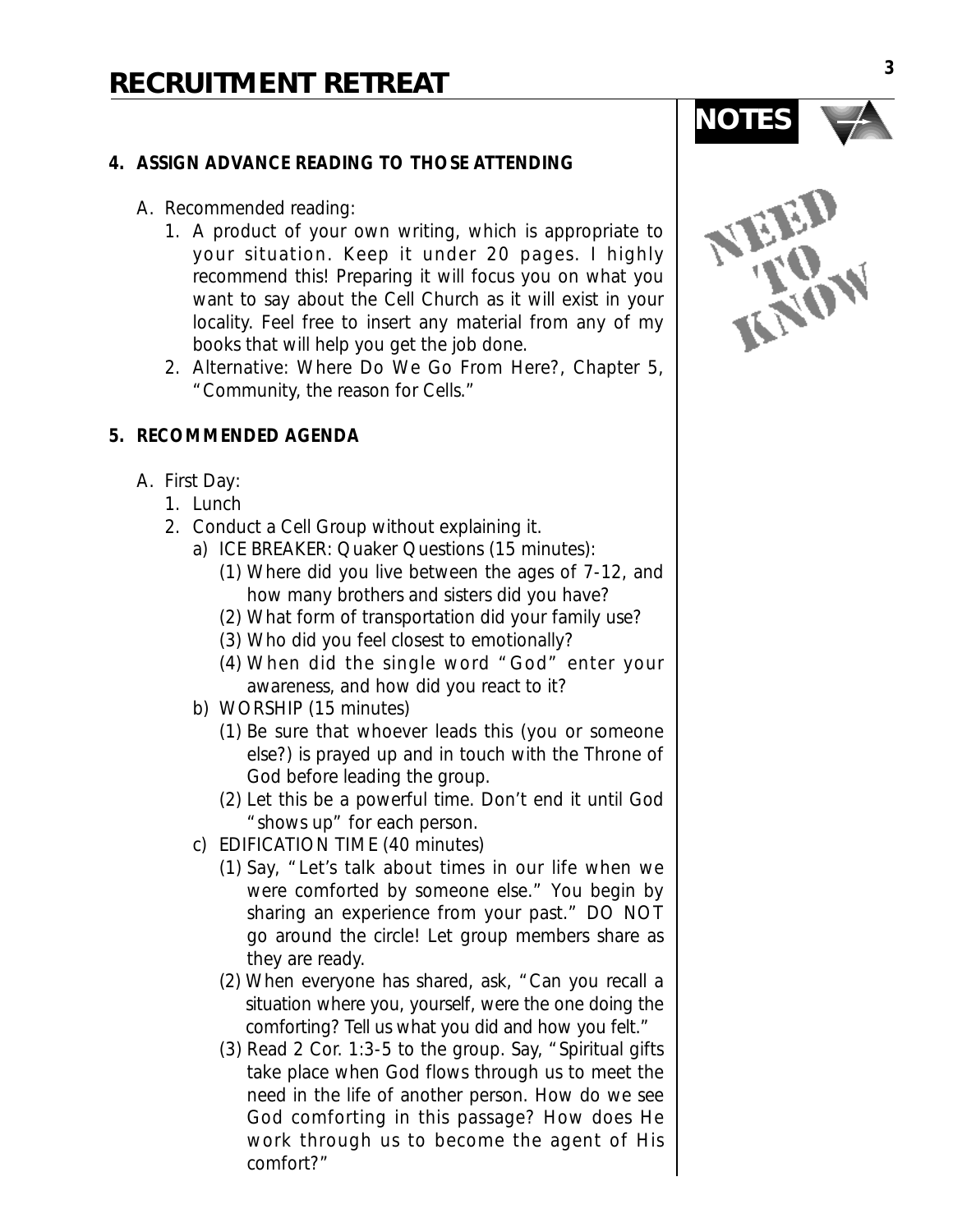#### (4) Ask, "Do you need the comfort of God in your own life right now? Would you like to share this need with us?"

- (5) Let the next period be a time of ministry and prayer for one another. Experience oikodomeo, edification! Let God take over.
- d) SHARE THE VISION TIME (20 minutes)
	- (1) Ask, "Share with us a person who is not a believer who is going through a difficult time right now." (Let responses be random; everyone may not be able to share.)
	- (2) Ask, "What does the Lord speak to us about these persons? Is there some specific action he would like us as a group or a team from the group to do to be comforters to this person?
	- (3) Close in prayer

#### **3. COFFEE BREAK**

- **4. Presentation: "Why we need to become a Cell Church instead of a Church With Cells" (1 to 1 1/2 hours)**
	- a) Trace the history of your church from its beginning.
		- (1) Use charts and graphs to show the way it has grown, plateaued, or stagnated in the past.
		- (2) Explain the need for this body of Christ to become more biblical by adopting the New Testament structure of Acts 2:42-46. Share your own VISION for the church.
	- b) Share concepts taken from Where Do We Go From Here?
		- (1) Use concepts from various chapters that you feel need to be understood.
		- (2) Distribute copies of page 76, "A Study in Contrasts." Guide an open discussion about it.
		- (3) Ask, "Where does our church fit in between these two models?"
		- (4) Ask, "What would have to be changed in our church for it to become a true Cell-based church?
			- (5) Carefully evaluate who shares in the above discussions. Who is positive about the changes? Who is silent? Draw out the silent ones by asking directly toward the close, "Name, what are your thoughts about this?" It is important that you get a "reading" on each person's attitude before you go on.



**NOTES**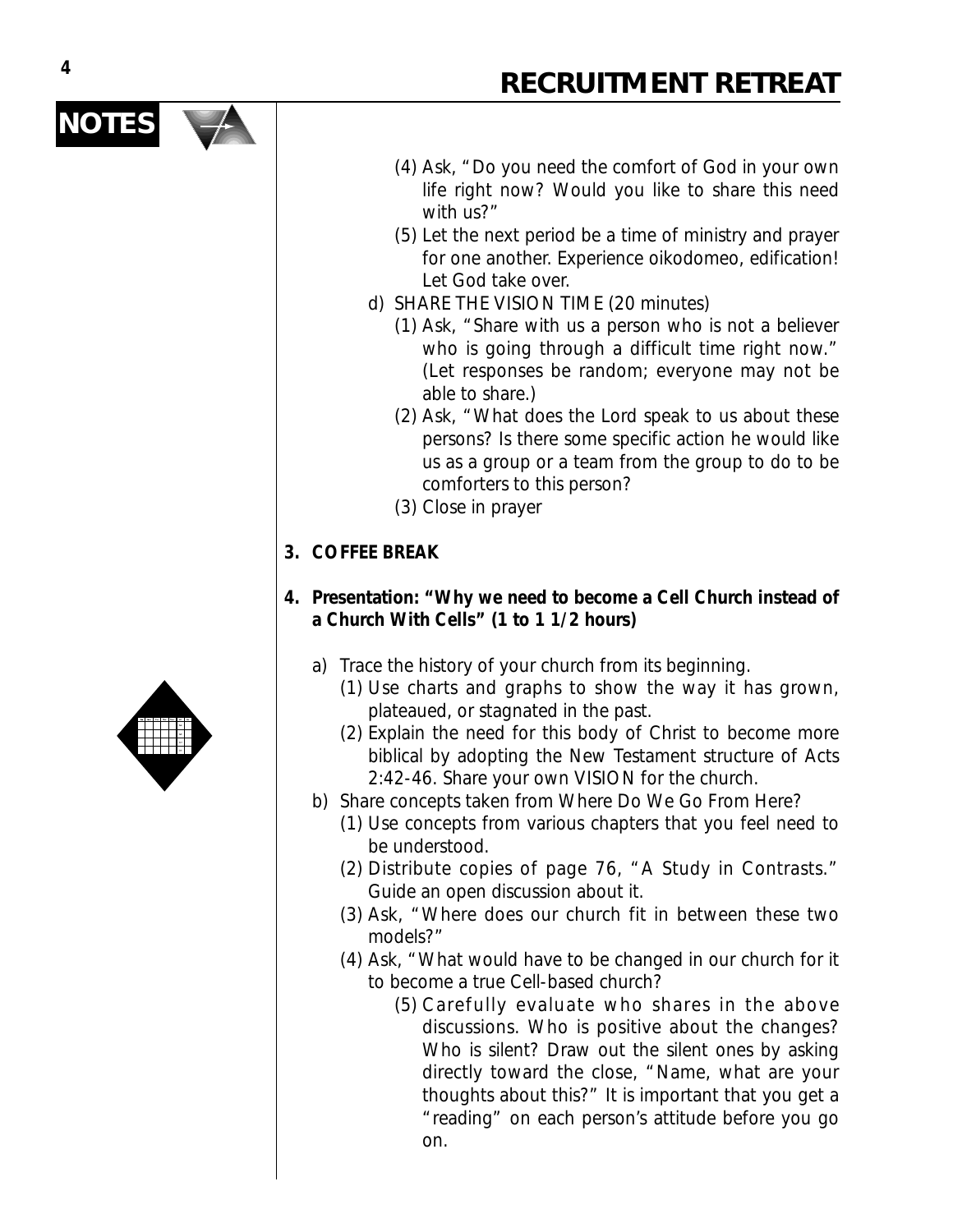#### **5. BREAK: REST TIME, RECREATION, OR WHATEVER IS SUITABLE**

Give time for people to reflect. If you are able to loan a copy of Where Do We Go From Here? to each person, suggest they look at one or more chapters you recommend during the break time.

#### **6. DINNER: AGAPE FEAST**

- a) If your retreat setting makes it possible, have an Agape Feast in a private room.
	- (1) Read Luke 22:8-20. Explain that in the beginning of church life the Lord's Supper was always attached to a meal. The Passover meal was preceded by the breaking of the bread and ended by the passing of the cup. Early Christians repeated the pattern in their Cell Groups by moving from house to house, "breaking bread" (that's the Agape Feast), fellowshipping, and praying. Explain the meal tonight will be a "Love feast" and will duplicate the way the Lord's Supper was performed in the early church.
	- (2) Ask for three of the group to pray. The first prayer should welcome the Father into the Agape Feast, the second welcomes the Son, the third welcomes the Holy Spirit.
	- (3) Take a loaf of bread and break it. Pass the halves in either direction. Then share that the church was not born at Pentecost but at Calvary, and the broken bread reminds us of the body of Christ which was pierced on the cross.
	- (4) Indicate that the conversation during an Agape Feast was fellowshipping together. Suggest that the discussion for the meal tonight should focus around sharing where each of us are on our journey into the wholeness of Christ.
	- (5) Read 1 John 2:12-14 aloud. Explain that the transition from "little child" to "young man" takes place when we have "already overcome the evil one"—that is, we have discovered how to deal with Satan's attacks on our inner life. The transition from "young man" to "father" obviously involves "fathering," or bringing someone else to Christ. That's how we get the new "little children!"
	- (6) Suggest that after some thought, some might like to share the memory of when and how they moved from being a little child to a young man to a father, or anything else related to their spiritual journey.
	- (7) Do not direct the conversations that follow! Become one of the group, but not the controller of it! (This is a tough assignment for many pastors, not only because they are used to controlling, but also because the church members are passive and willing for the pastor to take the lead!)



**NOTES**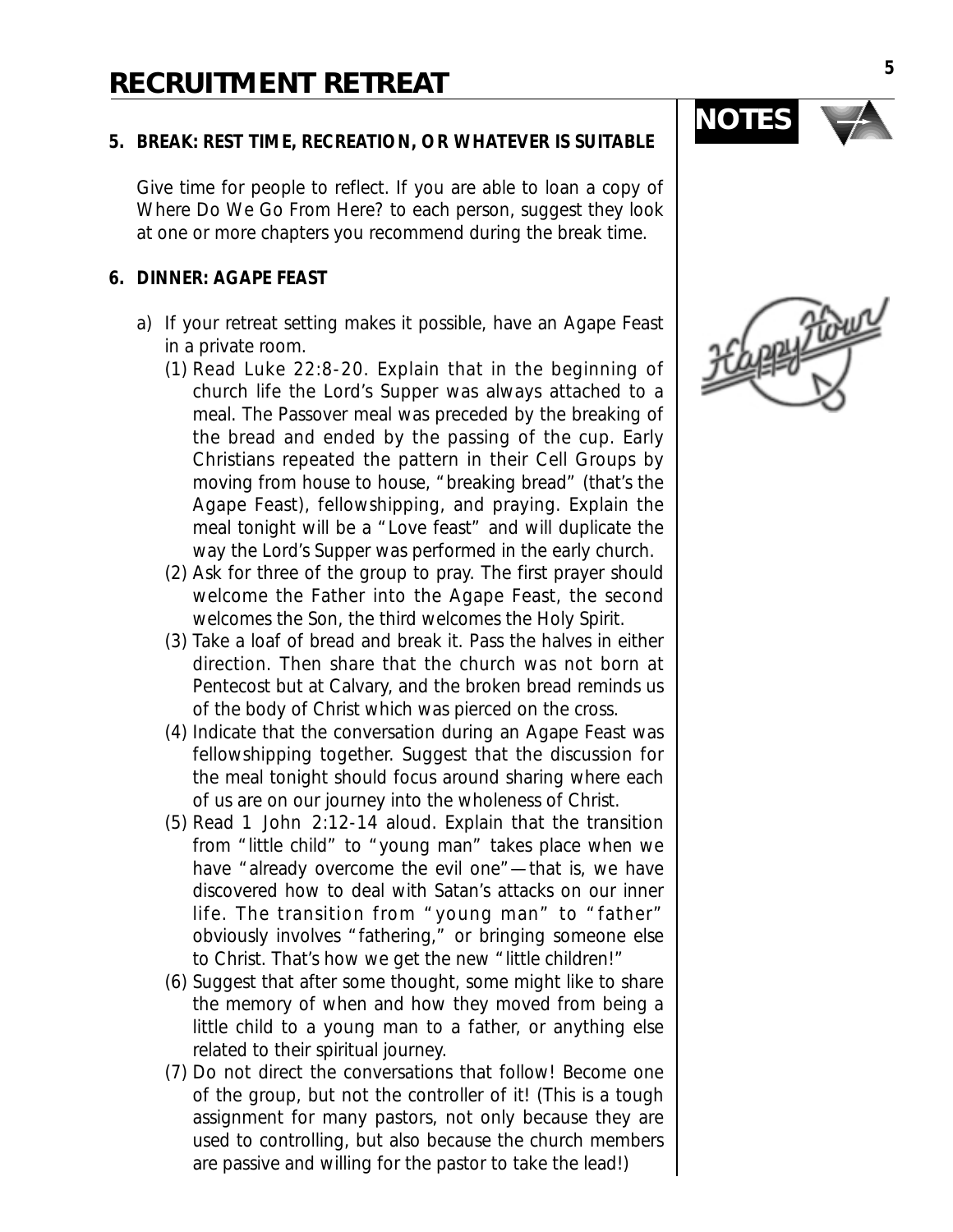- (8) At the end of the meal, take a single cup (I usually bring along a lovely goblet) and say, "We now come to the high point of our meal. This represents the precious blood of Jesus that was shed for us. Let's sing about this as we pass the cup between us." (Select a praise song or a hymn about the blood of Jesus. If the people do not know all the words by heart, provide song sheets.)
- (9) Join hands and share in a season of prayer worship, thanking the Father for the Son's sacrifice, the Son for His servant spirit, and the Holy Spirit for His presence in us.

#### **7. AFTERGLOW: EVENING THOUGHTS**

- a) Do not wear everyone out. Do not go more than one hour. Let this evening session be with circle seating, maybe with coffee cups.
- b) Explain the importance of helping all church members see they are the ministers, and the pastor(s) are to equip them for their ministries. Share thoughts from your own heart rather than notes. Base your remarks on Ephesians 4:1-13.
- c) Ask, "What are the obstacles in our fellowship at present that will have to be overcome before this can become reality for us?"
- d) Listen closely to the responses. Do not control the discussion. Do not be afraid of periods of silence—let people think. Watch for "body signals" that show emotions (hand over face, folded arms in a protective posture, etc.) Remember you are evaluating each person during this retreat, prayerfully seeking to discover those who are being called as the first wave into the transition.
- e) Don't answer your question to the group at all. If asked say, "I will share my thoughts with you as we meet tomorrow."

#### **B. SECOND DAY**

#### **1. BREAKFAST (About 8:00 a.m.?)**

- a) As everyone is seated, ask, "What thoughts have you had, either from your own heart, or the heart of God, about the need for us to transition the church into a pure Cell Church?
- b) Many may share their confusion about what this transition means, what the structure of the Cell Church will be like, what their place in it might be. Listen closely, drawing out everything you can. Their conversation will give you the opportunity to "scratch where they itch" in the morning session. You might even want to jot down some notes as they share.



**NOTES**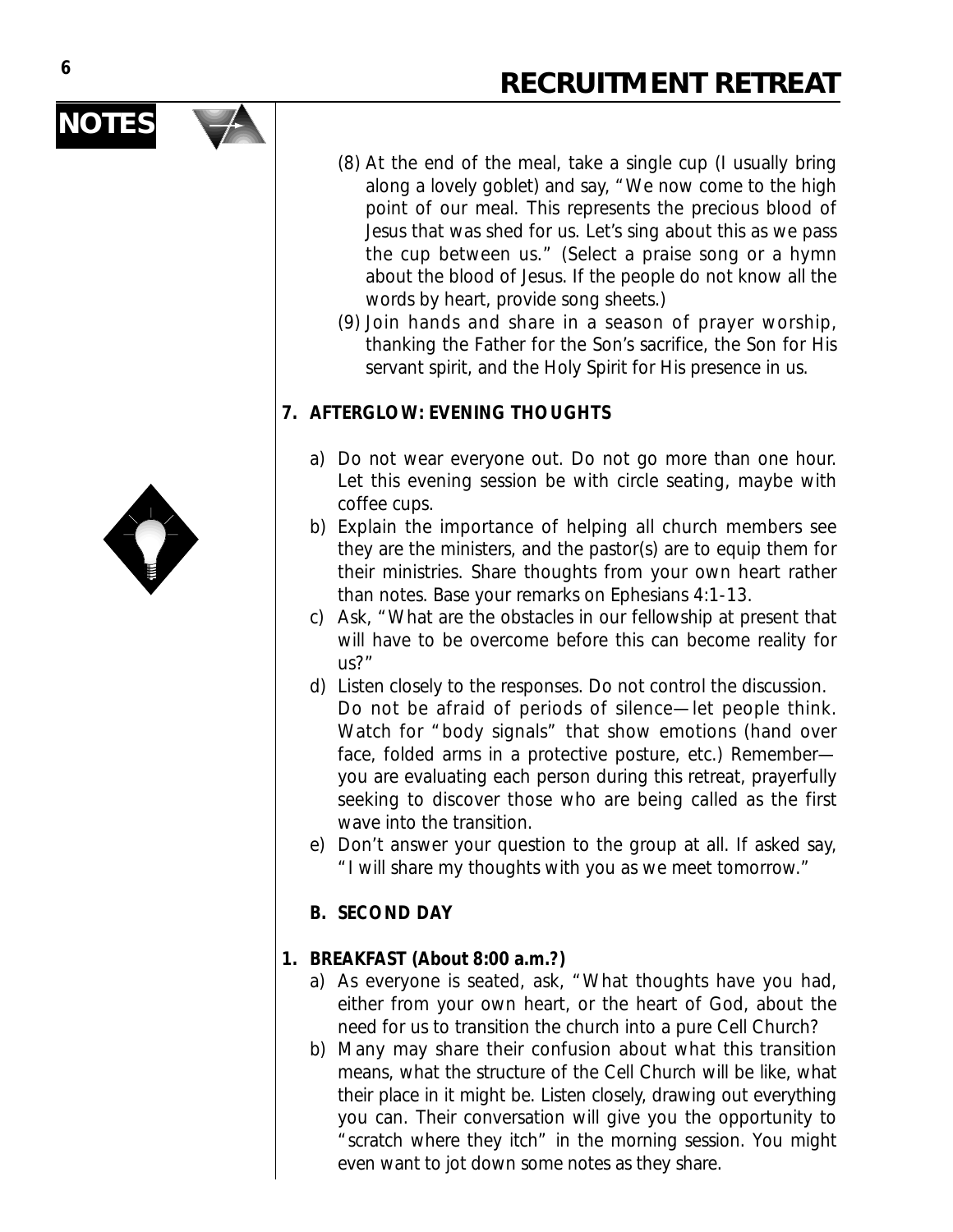c) You need to be prepared! Have you done your homework? Have you developed your Vision Statement? What have you brought along as handouts that might help? It is good to have a "semi-prepared presentation," but you may need to adjust to their areas of interest.

#### **2. AFTER-BREAKFAST ACTIVITY (9-10 a.m.?)**

- a) Depending on your group, this could be a hike, a game to play together like volleyball, football, or any other physical activity you choose which will involve the group in mutual activity. Observation of how each one functions will give you insights into the way each person enters in, who automatically leads out, who hangs back, etc.
- b) Do not lead this. Let a natural leader emerge. Observe!
- **3. CLEANUP TIME (10-10:30)**

#### **4. MORNING SESSION: SIMULATION/GAME (10:30-12)**

- a) Explain that you want to play a Simulation/Game with the group.
- b) Lay out the name tags on a table. Ask each person to select one. If asked which one they should select, tell them it doesn't matter. One exception: do not choose the Senior Pastor tag for yourself.
- c) Explain that each person is to play the role of the person described on their name tag.
	- (1) Explain that the "broken wing" tags describe a person who has just gone through being fired from his/her job and is very worried about life. Thus, this person cannot concentrate on anything except personal problems. The person getting one of these tags is to role play a person in this condition.
	- (2) Explain that the "little children" are all new converts.
	- (3) Explain that the "young men" have learned to overcome the power of Satan in their personal lives, and have reached a level of spiritual maturity but have never won a lost person to Christ.
	- (4) Explain that the "fathers" have actually won the "little children" in the group to the Lord and have brought them to the Cell.
	- (5) Explain that the Cell Leader Intern will be shortly taking over half the Cell Group as it multiplies, and the Cell Leader has been grooming him/her for this task.
	- (6) Explain that the Cell Leader will lead a Cell Group session, following some written guidelines that will be given



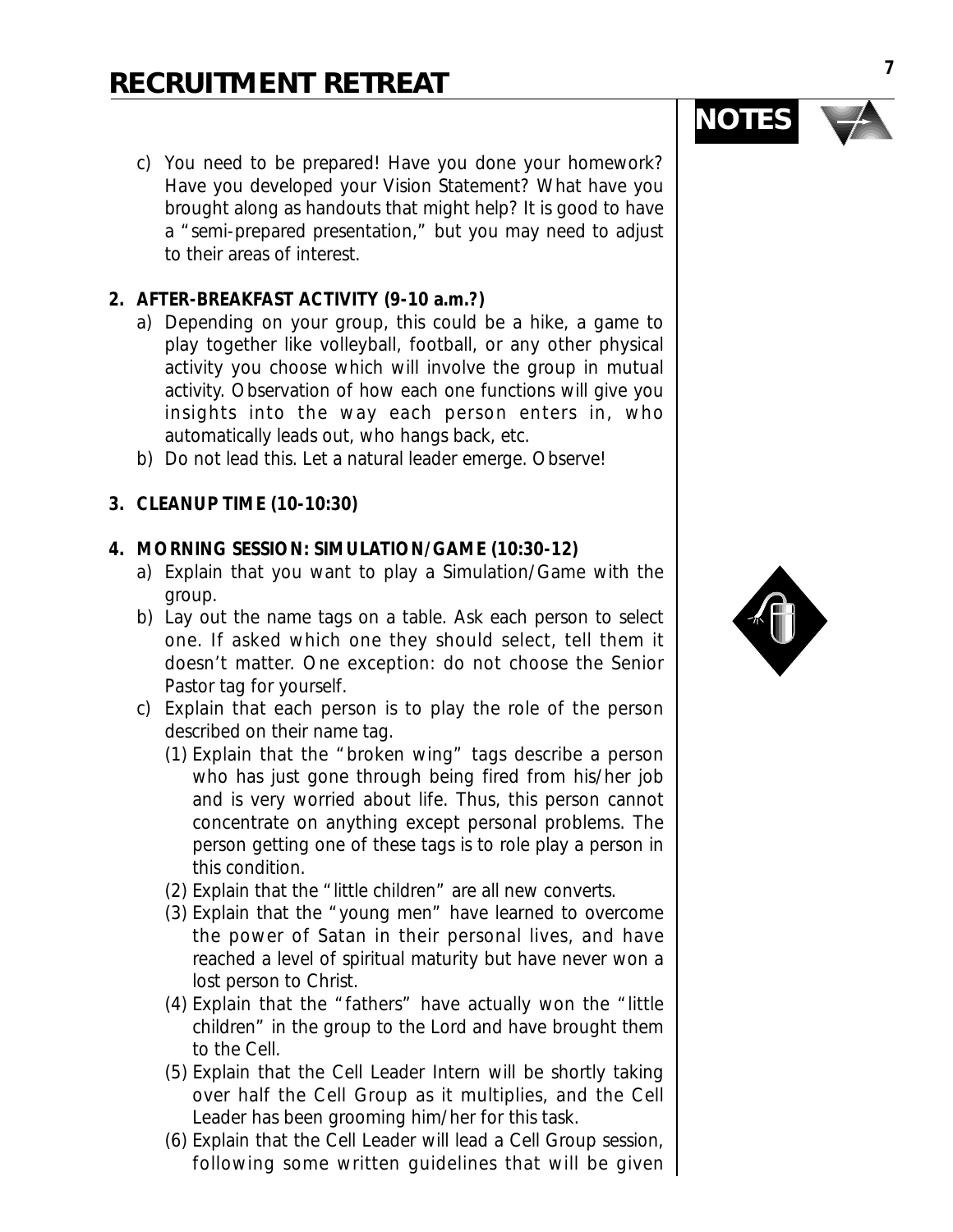



him/her. As he/she does so, everyone is to assume their new role as described on their name tag.

- (7) Explain that the Zone Supervisor and the ZS Intern are overseers of 5 Cell Groups and rotate visiting them. They have come to visit the group for this session. They will sit in on the meeting and will feel free to share with everyone else, but neither one will take over leadership from the Cell Leader. After the session, they will give their analysis to the Senior Pastor, and the Cell Group will be allowed to "eavesdrop" on their private conversation with him.
- (8) Explain that the Senior Pastor will carefully observe the entire proceedings by sitting outside the circle. He will then meet with the Zone Supervisor and Intern and afterwards hold a meeting with everyone present to encourage the group to reach out to the lost.
- (9) Take a 5 minute break. Get the "Cell Leader" aside and carefully review the 2-page instruction sheet and answer any questions. When he/she is ready (probably not confident!), let the "Cell Leader" assemble the group. You are to "blend in" to the group and not act like a Senior Pastor!
- d) RUN THE SIMULATION/GAME (Close about 11:50)
- e) You take over the session at the close. Be sure to get a debrief from every person present! Here are the questions to ask:
	- (1) What have you learned from this Simulation/Game?
	- (2) How did you feel as you role played someone beside yourself?
	- (3) How meaningful do you think it would be to our church members if such a Cell Group meeting became a weekly activity for all of us?
	- (4) Indicate that in the afternoon session the Zone Supervisor & ZS Intern and the Senior Pastor will enter into the Simulation/Game as it continues.
	- (5) Get the "Senior Pastor" aside and give him/her the special instructions for the afternoon session, entitled Guidelines for the "Senior Pastor" in the Simulation/Game.
- **5. LUNCH (NOON)**
- **6. REST, RELAXATION TIME (1-3:30 p.m.)**

#### **7. SIMULATION/GAME CONTINUES (3:30-5:00 p.m.)**

a) Get the group together in two circles: the Cell Members in the outer circle to "eavesdrop," the Zone Supervisor and ZS Intern and the "Senior Pastor" make up the inner circle. The Cell Members listen as the "Senior Pastor" discusses their Cell Group meeting.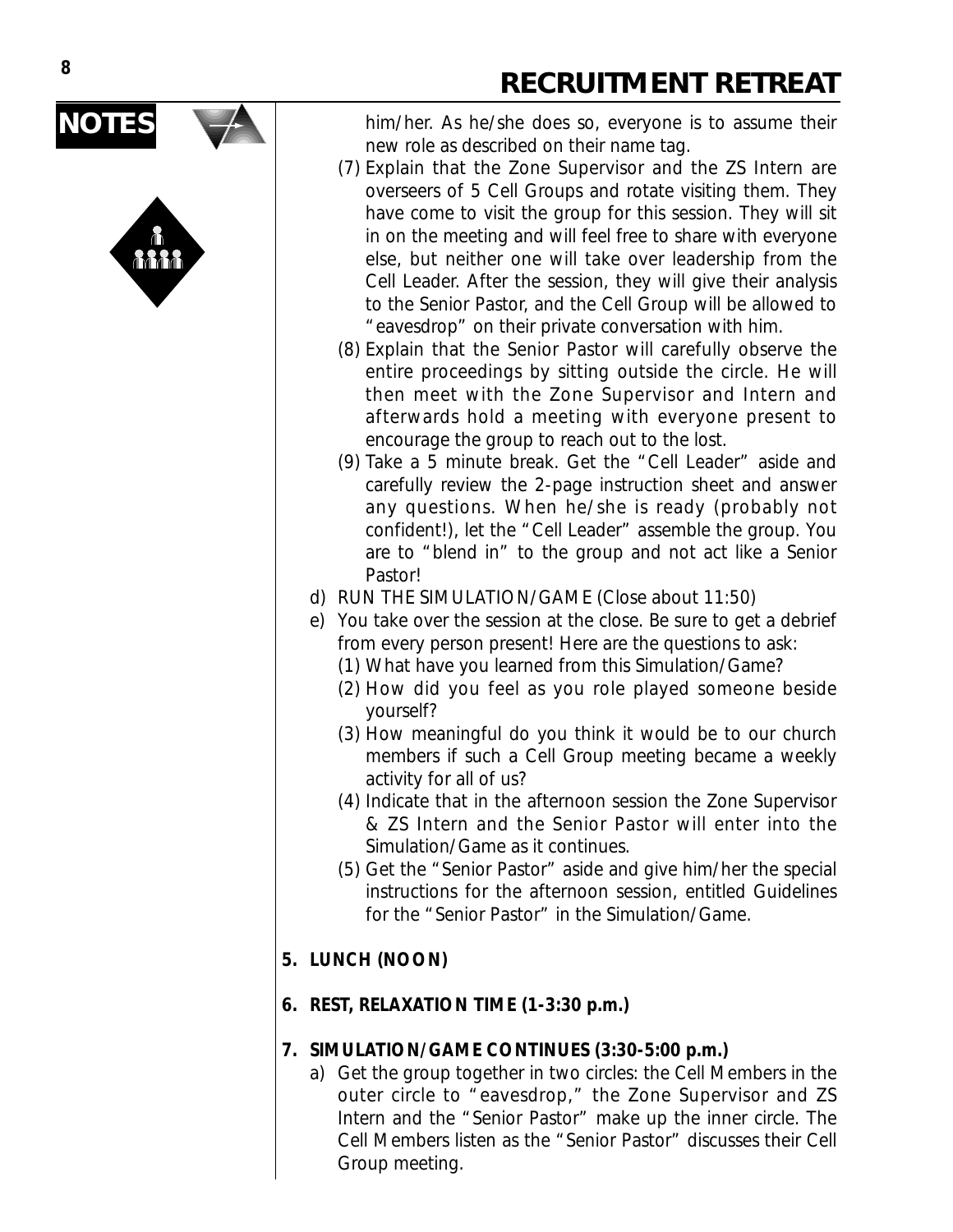- b) You now debrief the group:
	- (1) Are you beginning to sense the lifestyle of the Cell Groups and the way the Leadership Team will become helpers of the Cell Leaders? Share what your thoughts are about the things we have experienced together today.
	- (2) Continue to evaluate those who are grasping the new lifestyle of the church, and those who are silent or lagging behind.

#### **8. BREAK FOR DINNER**

#### **9. EVENING SESSION: THE PROPOSED EQUIPPING PROCESS**

Explain the stages the church will go through and the months it will take to do so.

- a) Discussion time follows your presentation.
	- (1) There will be many questions. Divide them in your mind into two parts as they are asked: questions for INFORMATION and questions for EXAMINATION.
	- (2) INFORMATION questions are easily answered if you have done your homework.
	- (3) EXAMINATION questions are red flags being waved by a person who is not yet committed. What is this person feeling? The underlying problem may not be easily uncovered. Do not enter into a boxing match with the person. Instead, ask the group: "What are your thoughts about this?" Give time for others to enter into the discussion. Remember, that everything you are doing in this Retreat is to discern who will be called to follow you into the transition as leaders. Not all will do so. Don't be disappointed when you realize this is true!
- (b) Close with a season of prayer. This should go for a period of time.
	- (1) Pray for the church family.
	- (2) Pray for the harvest of lost souls that is ahead.
	- (3) Pray for wisdom for the next steps.
	- (4) Pray for one another by name, laying hands on each person as you do so.

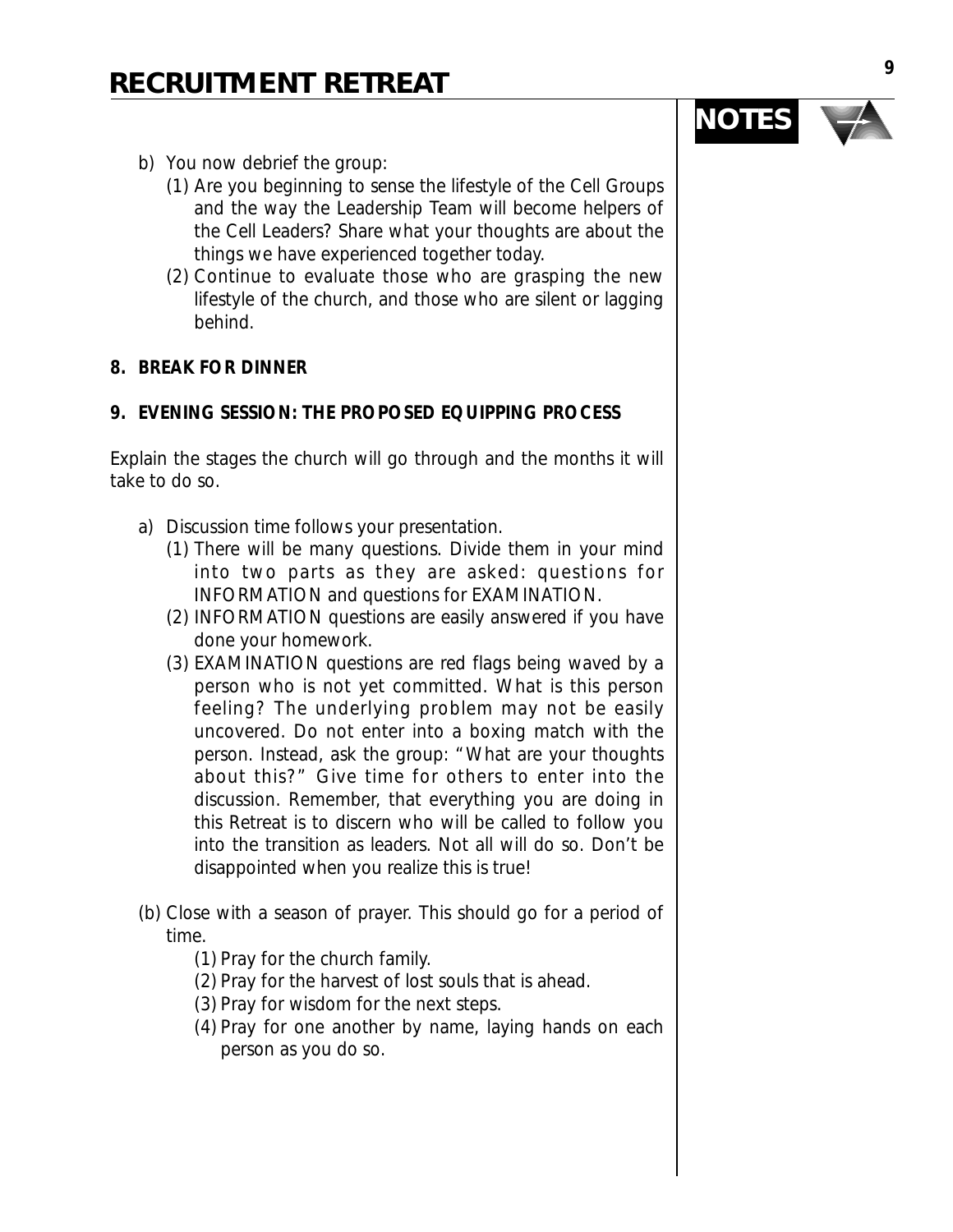$\overline{\textbf{A}}$ 

| <b>NOTES</b> | C. THIRD DAY                                                                                                                                                                                                                                                                                                                                                                                                                                                                                                                                                                                                                                                                                                                                                                                                                                                                                                                                                                                                                                                          |
|--------------|-----------------------------------------------------------------------------------------------------------------------------------------------------------------------------------------------------------------------------------------------------------------------------------------------------------------------------------------------------------------------------------------------------------------------------------------------------------------------------------------------------------------------------------------------------------------------------------------------------------------------------------------------------------------------------------------------------------------------------------------------------------------------------------------------------------------------------------------------------------------------------------------------------------------------------------------------------------------------------------------------------------------------------------------------------------------------|
|              | 1. BREAKFAST (About 8 a.m.?)                                                                                                                                                                                                                                                                                                                                                                                                                                                                                                                                                                                                                                                                                                                                                                                                                                                                                                                                                                                                                                          |
|              | 2. ONE HOUR OF "LISTENING ROOM" TIME (9-10:30 a.m.)<br>a) Distribute pocket or bible sized notebooks to each person to<br>be used as a Prayer Journal. Explain that as they pray, they are<br>to record strong impressions they sense are coming from the<br>Lord.<br>b) Explain the concept of the "Listening Room." (Do you need<br>help? See the Arrival Kit material, pages 60-69). Teach your<br>leadership how to listen as they pray for one hour. Explain<br>you would like them to pray for six areas, 10 minutes for<br>each:<br>(1) PERSONAL WORSHIP (10 MINUTES)<br>(2) PRAYER FOR THE NATION/CITY (10 MINUTES)<br>(3) PRAYER ABOUT THE FUTURE OF THE CHURCH (10<br><b>MINUTES)</b><br>(4) PRAYER FOR YOUR FAMILY (10 MINUTES)<br>(5) PRAYER FOR SPECIFIC LOST PEOPLE (10 MINUTES)<br>(6) PRAYER FOR YOUR PERSONAL NEEDS (10 MINUTES)<br>c) Ask each person to share freely his/her thoughts as recorded<br>in the Prayer Journal.<br>d) Sense what the Lord has been saying to the group.<br>e) Make any final remarks you have from your own "Listening |
|              | Room" experience.<br>3. BREAK (10:30-10:45)                                                                                                                                                                                                                                                                                                                                                                                                                                                                                                                                                                                                                                                                                                                                                                                                                                                                                                                                                                                                                           |
| <b>TENDS</b> | 4. THE "YEAR OF EQUIPPING" (10:45 a.m. -12:00 p.m.)<br>a) Bring a full set of the Equipping Tools you are going to<br>introduce when you form your Cell Groups. This may include<br>all or some of the following:<br>(1) Welcome To Your New Life<br>(2) The Journey Guide<br>(3) Your version of The New Believers Station<br>(4) The Arrival Kit<br>(5) Sponsor-Sponsee's Guidebook<br>(6) Touching Hearts Guidebook (John 3:16 training)<br>(7) Building Bridges, Opening Hearts<br>(8) Building Groups, Opening Hearts<br>(9) Building Awareness, Opening Hearts<br>(10) Cover the Bible<br>b) Explain the importance of each one of these modules as you<br>prepare every church member for ministry and spiritual battle.                                                                                                                                                                                                                                                                                                                                       |

c) Explain that you will be starting to take those who enter Stage One with you through these materials so they will be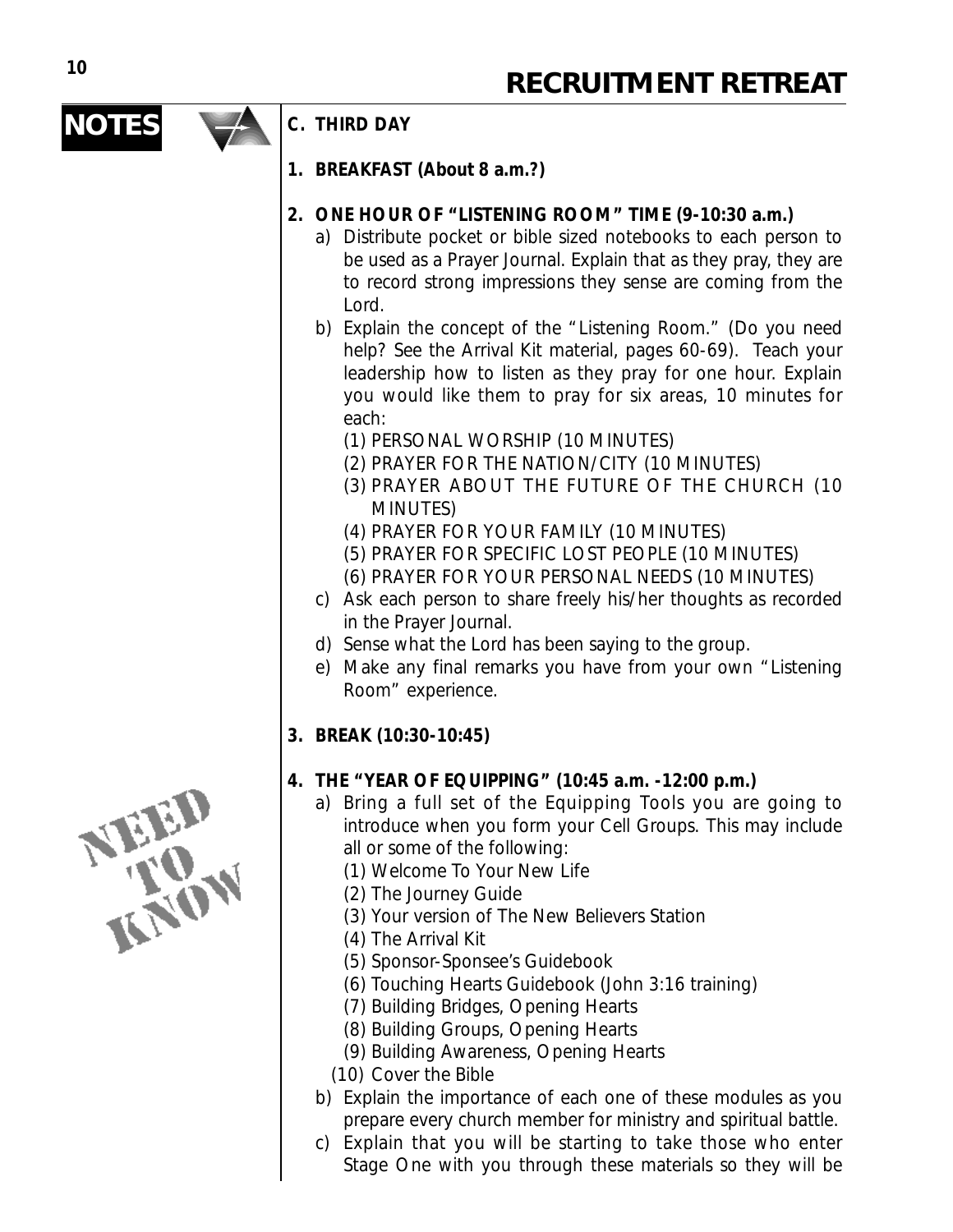familiar with them before starting to use them in their own Cell Groups.

- d) Explain that once the Cells are launched, you may be able to take the entire church body through The Arrival Kit together. There may also be other "launches" you can use to help move the church toward Cell Group structures, and you are praying about them.
- **5. LUNCH (12 noon)**

#### **6. FINAL SESSION: EVANGELISM STRATEGY (1-2:30)**

- a) Explain the difference between "traditional" evangelism and "Body Life" evangelism.
- b) Use the Pyramid (in several of my books, including the Shepherd's Guidebook) to show the five levels of unbelievers.
- c) Share the meaning of the word "OIKOS."
	- (1) Describe the differences in oikos sizes based on the emotional structure of personalities.
	- (2) Explain the requirement that a person must be directly talked to for a total of 60 minutes every 7 days to qualify as being in the oikos.
	- (3) Have each person create his/her oikos list.
- d) Describe the "Type A" Unbeliever
	- (1) Use Luke 10 to show how the "man of peace" appears inside oikoses.
	- (2) Discover any such people in their oikos lists.
- e) Describe the "Type B" Unbeliever
	- (1) Discover any such people in their oikos lists.
- f) Explain the power of the Cell Group in Evangelism
	- (1) Present 1 Corinthians 14:24-25 as the text.
	- (2) Trace within your group the oikos chains of conversions that are present (I was first, then came my sister, then my mother, then my best friend, etc.)
	- (3) Indicate that the new life of the church will be STRONGLY FOCUSED on equipping every believer to understand these simple concepts and to practice them.
	- (4) Every Cell Group will be challenged to harvest unbelievers and thus be ready to multiply in 6-9 months.
- g) Explain the "harvest events" that will be built into the church calendar to help the Cell Groups with reaping the seed that has been sown.
- h) Share together what this strategy can mean to the harvesting of unbelievers once every member of the church is trained and participating!

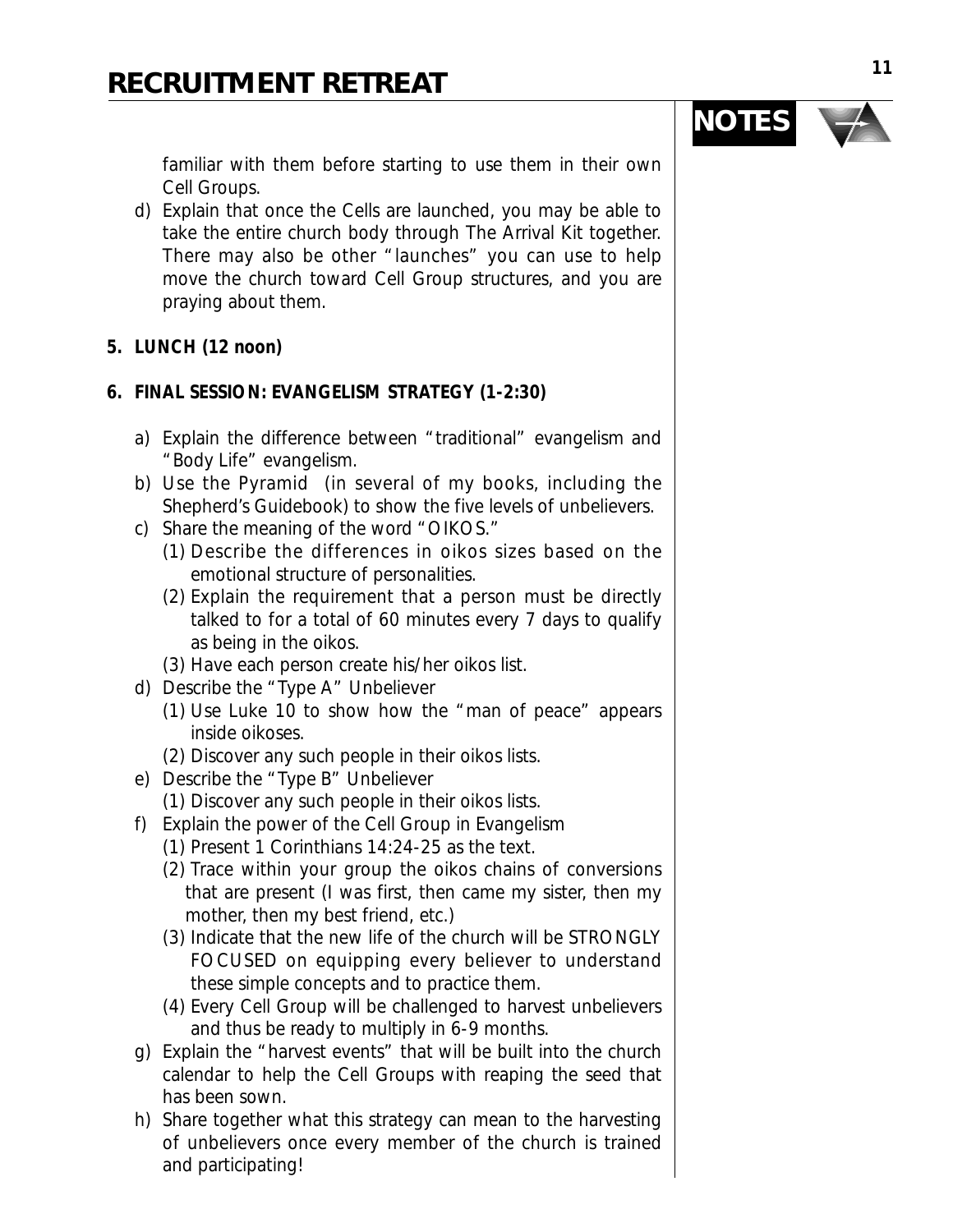## **NOTES**



#### **D. CLOSING THE RETREAT**

- 1. Read the scripture about the two who were walking on the road to Emmaus (Luke 24:13-23).
- 2. Explain that when the Lord joined them, they were at first unaware of who He was. They accepted Him as a fellow traveller. Then there came the awesome awareness that He was the risen Christ.
- 3. Ask the group to break up into pairs (not threes!) to take an Emmaus Walk. Make no attempt to manipulate their pairing up.
- 4. Suggest that each pair head out in a slightly different direction, or space themselves far enough apart that they will not be able to see each other.
- 5. Each pair is to walk prayerfully, sharing what the retreat has meant. In addition, they are to share the things that are in their hearts that need prayer.
- 6. Say, "You will know—you will know—when the presence of the Lord becomes so strong you will say, "He is here! Our hearts are burning!" It will be then you should stop and worship the King, confessing before Him and to one another the things that are in your hearts.
- 7. There should be no hurry to complete this activity in any given time. Let it go on for as long as it has meaning to those who are sharing together.
- 8. The walk precedes the final activity of the retreat. Set a time for the final gathering of the group. Let each one share in turn what this retreat has meant and what decisions are being made about participating in the Equipping Process.
- 9. Bon Voyage!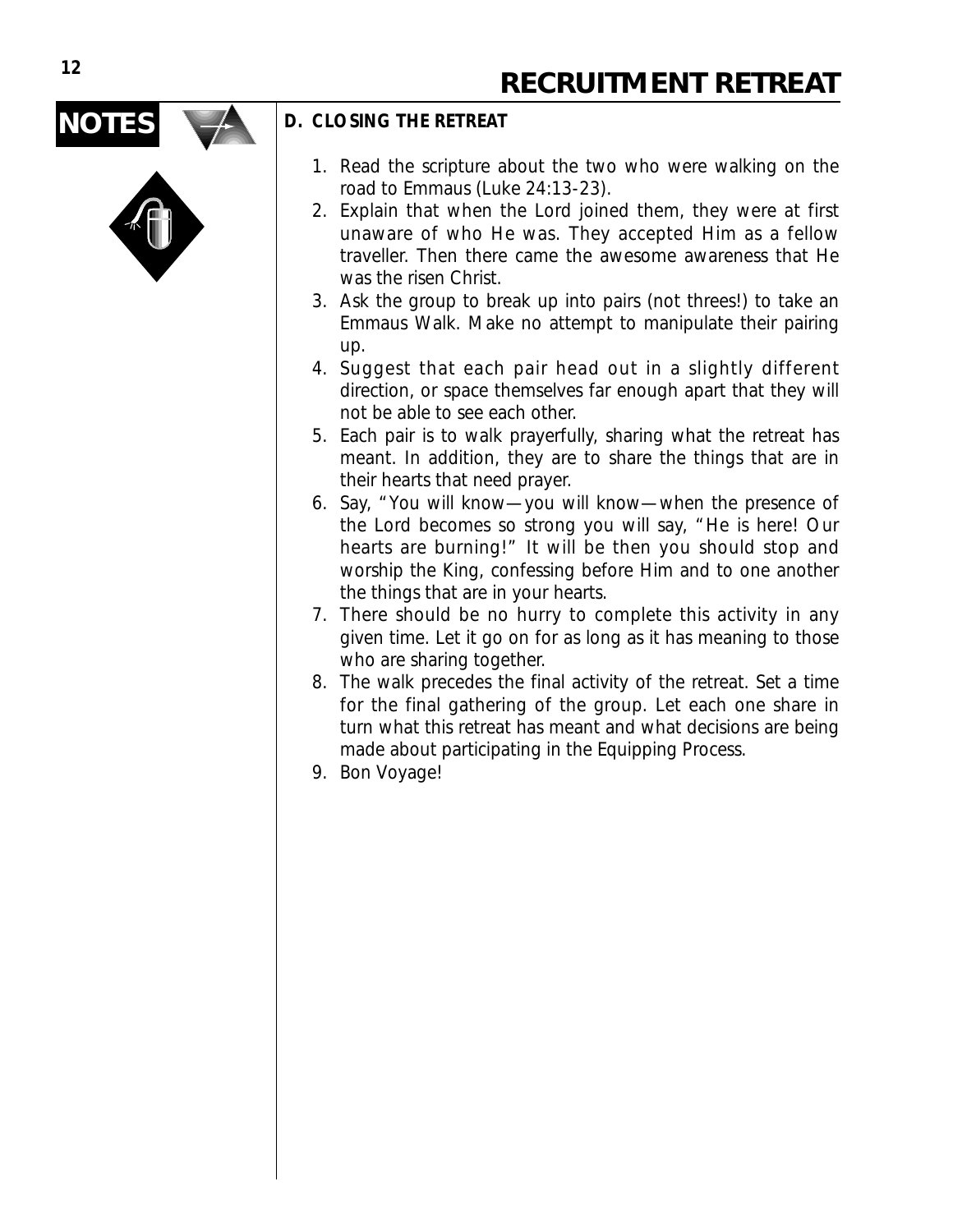## **GUIDELINES FOR THE "CELL LEADER"**



**HERE IS YOUR AGENDA FOR THE CELL MEETING YOU WILL LEAD:**

- **A. ICE BREAKER**
- **B. WORSHIP TIME**
- **C. EDIFICATION TIME**
- **D. SHARE THE VISION TIME**
- **1. ICE BREAKER: (10 minutes)**
	- A. You have a Cell Leader Intern. In this session, you are going to ask your Intern to lead the Ice Breaker. At this time, call him/her aside and give this instruction:
	- B. You are to lead the Ice Breaker. Be sure everyone is in a nice circle where everyone can see the eyes of everyone else.
	- C. Greet the group and open with a brief prayer.
	- D. Say, "Share about a Christmas present you received from your own father in the past. It may be when you were a child or even last Christmas."
	- E. You present your own answer FIRST. The length and detail of what you say will determine how the rest will answer.
	- F. After you have shared, ask the person to your right to go next and continue around the circle. Do not leave anyone out.
	- G. Try to limit each answer to no more than 1 minute.

#### **2. WORSHIP TIME: (20 minutes)**

- A. Ask your Senior Pastor who is leading this retreat to lead the Worship Time in the simulated Cell Meeting. (He will not be wearing a tag designating him as Senior Pastor!) He knows about this and will be prepared to do this.
- B. At the close, return to moderate the meeting.

#### **3. EDIFICATION TIME: (45 minutes)**

A. Say, "Last Sunday our pastor taught us about Jesus visiting Mary and Martha. You recall we learned that Martha spent all her time in the kitchen preparing food after He arrived, while Mary sat at the feet of Jesus and talked to Him instead. Pastor pointed out that Martha planned on being significant in Jesus' eyes by impressing him with her cooking, while Mary felt her time would be better spent listening to His words. Each of us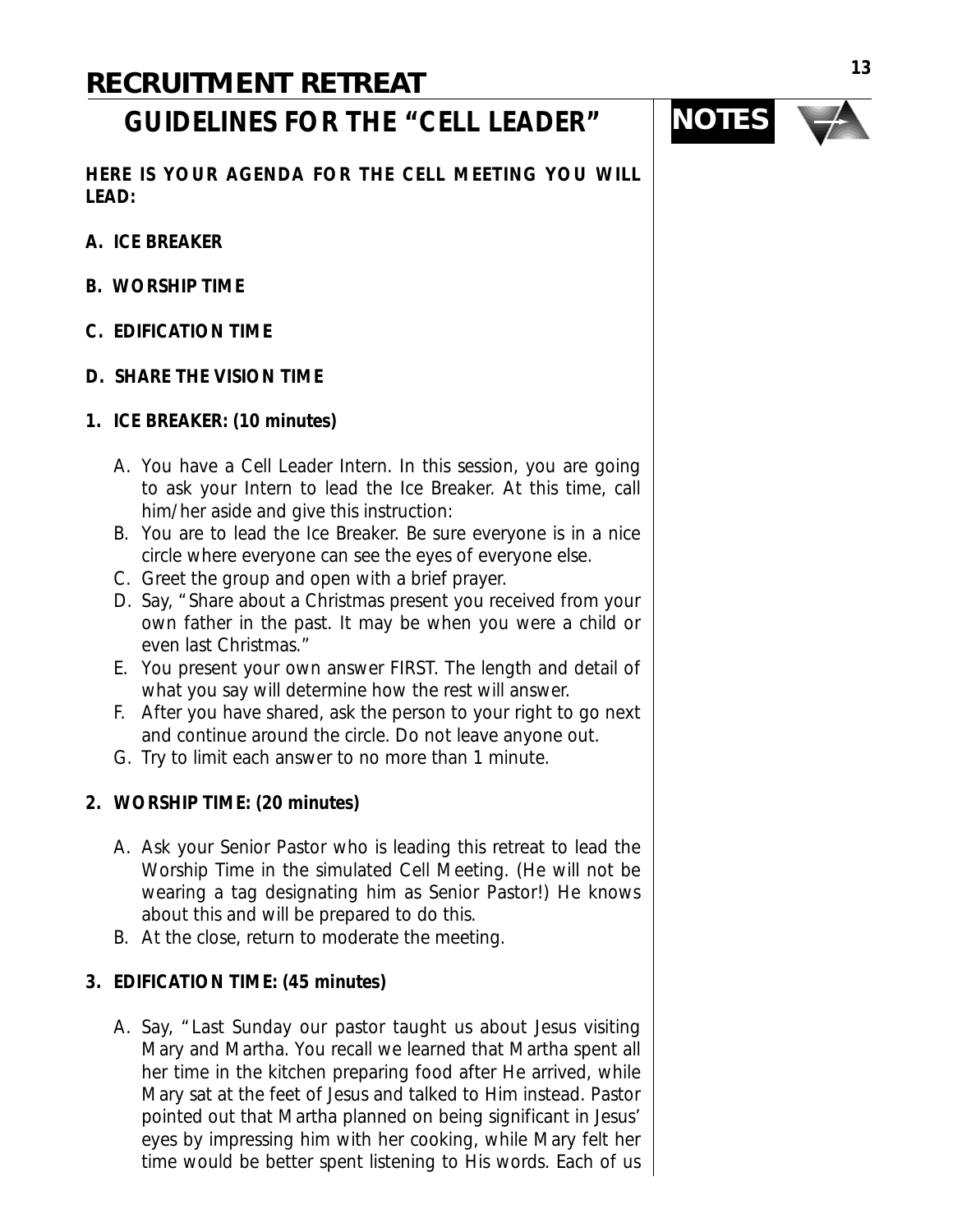

**NOTES** tends to be more like a Mary or a Martha. Think about this for a moment. Which of these two personalities would you most identify with, and why?"

- B. Do not answer the question. Do not allow the group to expect you to guide the conversation further. If there is silence, don't panic! Let the group control itself. Share only as you are a part of the group, and not the Cell Leader.
- C. Prayerfully listen to each person's comments. If you feel the group needs to be guided further, do so by asking this second question: "Martha wanted Jesus' approval. She thought her cooking was the way to get it. Each of us have certain persons we look to for approval. It may be our wife or husband, our employer, and for most of us either our father or mother or both. Sometimes we have a lot of stress because there are people we want to please, but we cannot. Is that true for you, or has it been true in the past with someone?
- D. As a special need is shared by someone in the group, ask: "Does anyone have a word from the Lord that would bring encouragement to (name)? Let's be prayerful for a moment and listen to the Lord speaking to us. Share from your heart what you sense the Lord is saying through you for him/her."
- E. Feel free to suggest the group pause to pray with/for any one of the members as the sharing takes place.

#### **4. SHARE THE VISION TIME: (15 minutes)**

The purpose of this period is to help the group think about unbelievers they know who should be cultivated and brought to the Lord. Ask each person to share in about one minute an unsaved person in their life who might be open to discussing how to become a Christian. Ask your Intern to close in prayer for these people.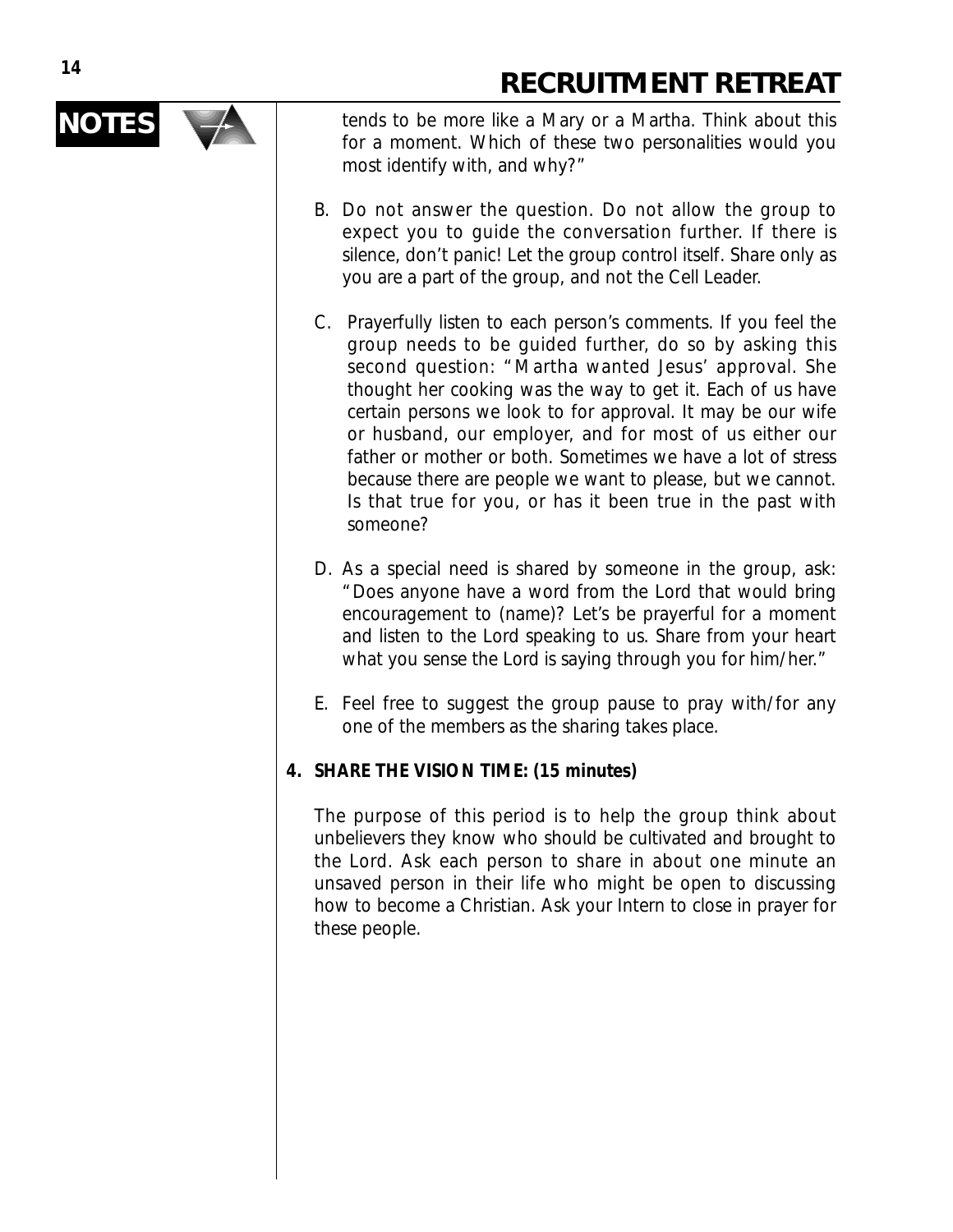

## **NOTES**  $\rightarrow$  GUIDELINES FOR THE "SENIOR PASTOR" **IN THE SIMULATION/GAME**

Instructions: meet with the Zone Supervisor and the ZS Intern. The "Cell Group members" will be seated in an outside circle observing you. Ignore them as you role play a meeting between a Senior Pastor and the ZS/ZSI. Your task is to get an evaluation from them of the recent Cell Group meeting they attended. Discuss together the following questions:

#### **CELL GROUP MEETING EVALUATION**

How many attended the Cell Group?

How would you rate the Ice Breaker used?

How was the Worship? Did the group sense the presence of the Lord?

What was the topic discussed? (Spend time going through the events of the Edification time).

How effective was the Cell Leader in leading the discussion?

What were the most significant events in the meeting?

What weaknesses or problems did you see in the meeting?

Does this Cell Group really have a heart for reaching out, or are they rather content to just meet and not relate to unbelievers they know?

If so, what can we do to help them reach out?

What did you learn about this Cell Group that you did not know before?

What follow-up is needed?

How can you strengthen the Cell Leader? What does he/she need in terms of help from you? From me?

Close in prayer for those with special needs in the Cell Group.